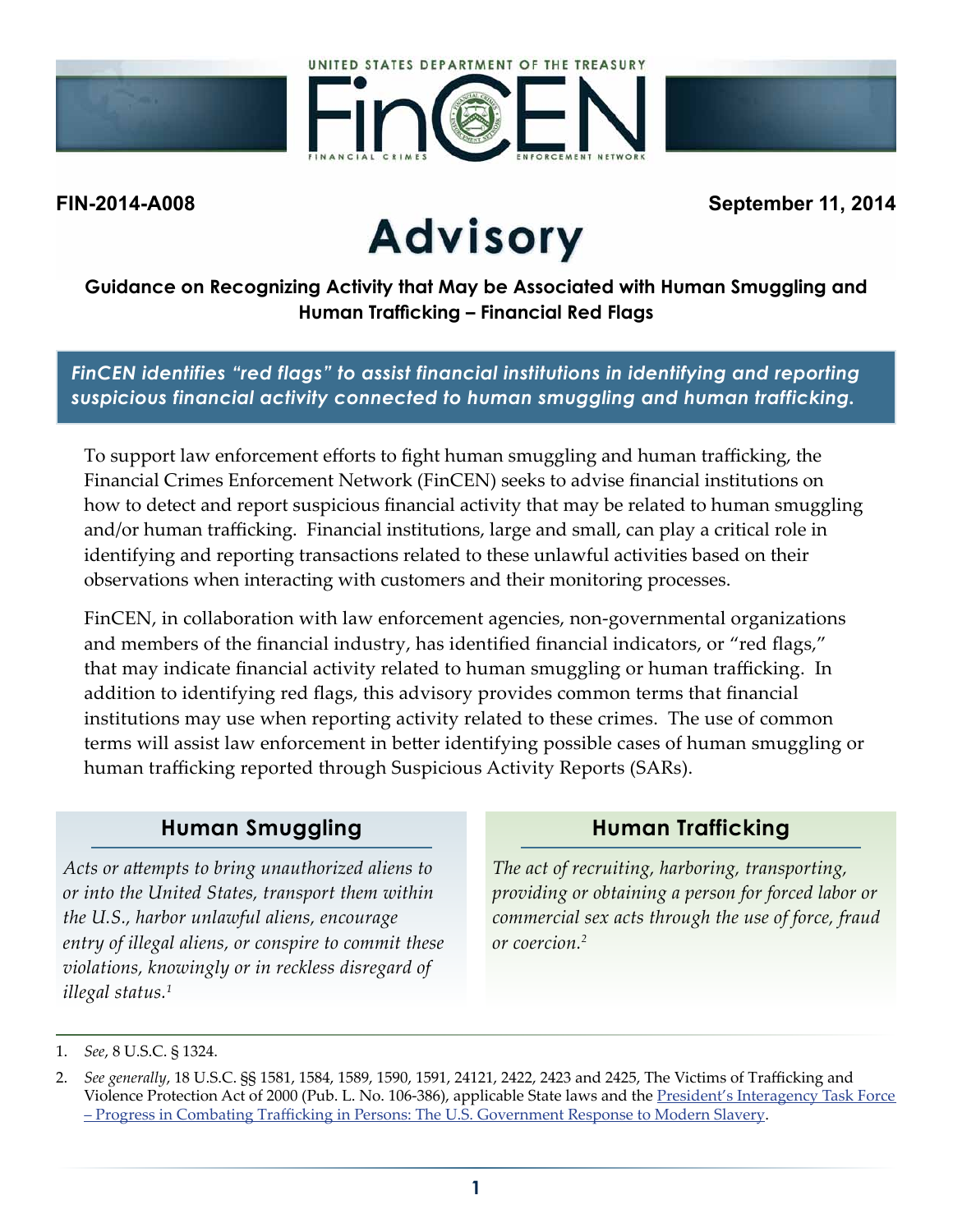# **Difference between Human Smuggling and Human Trafficking**

#### **Human Smuggling**

(i) Involves persons choosing to immigrate illegally.

(ii) Is limited to illegal migration or the harboring of undocumented aliens.

(iii) Involves foreign nationals.

(iv) The crime involves an illegal border crossing or the harboring of someone that illegally crossed the border.

#### **Human Trafficking**

(i) Involves the use of force or coercion and the exploitation of victims.

(ii) Includes, but is not limited to, involuntary servitude, forced labor, debt bondage, peonage and sexual exploitation.

(iii) Anyone can be a victim regardless of origin, sex, age or legal status.

(iv) There is no need for a person to cross a border to be trafficked; individuals can be trafficked within the borders of a country.

#### **Understanding How Human Smuggling and Human Trafficking Work**

There are a number of identifiable stages involved in human smuggling and in human trafficking during which traffickers may need to interact with the financial system. This advisory includes below a brief description of these stages to provide financial institutions with the necessary context to appropriately identify potential human smuggling and/or human trafficking-related transactions. Financial indicators, including those described in Appendices A and B, may reflect transactions associated with actions that facilitate one or more of the stages of human smuggling and/or human trafficking.

### **How Human Smuggling Works**

Stages of Human Smuggling generally include:

**Solicitation:** A potential migrant may seek the services of a local facilitator/smuggler. Local facilitators/smugglers are often part of a larger smuggling network that works to bring migrants across a country border. In the United States, illegal migrants often originate from Mexico and Central America, but they may originate from anywhere in the world.

**Transportation:** Migrants may be smuggled through a number of different routes and transportation modes to avoid detection. The person may be transported by air, sea and/or land over an international border.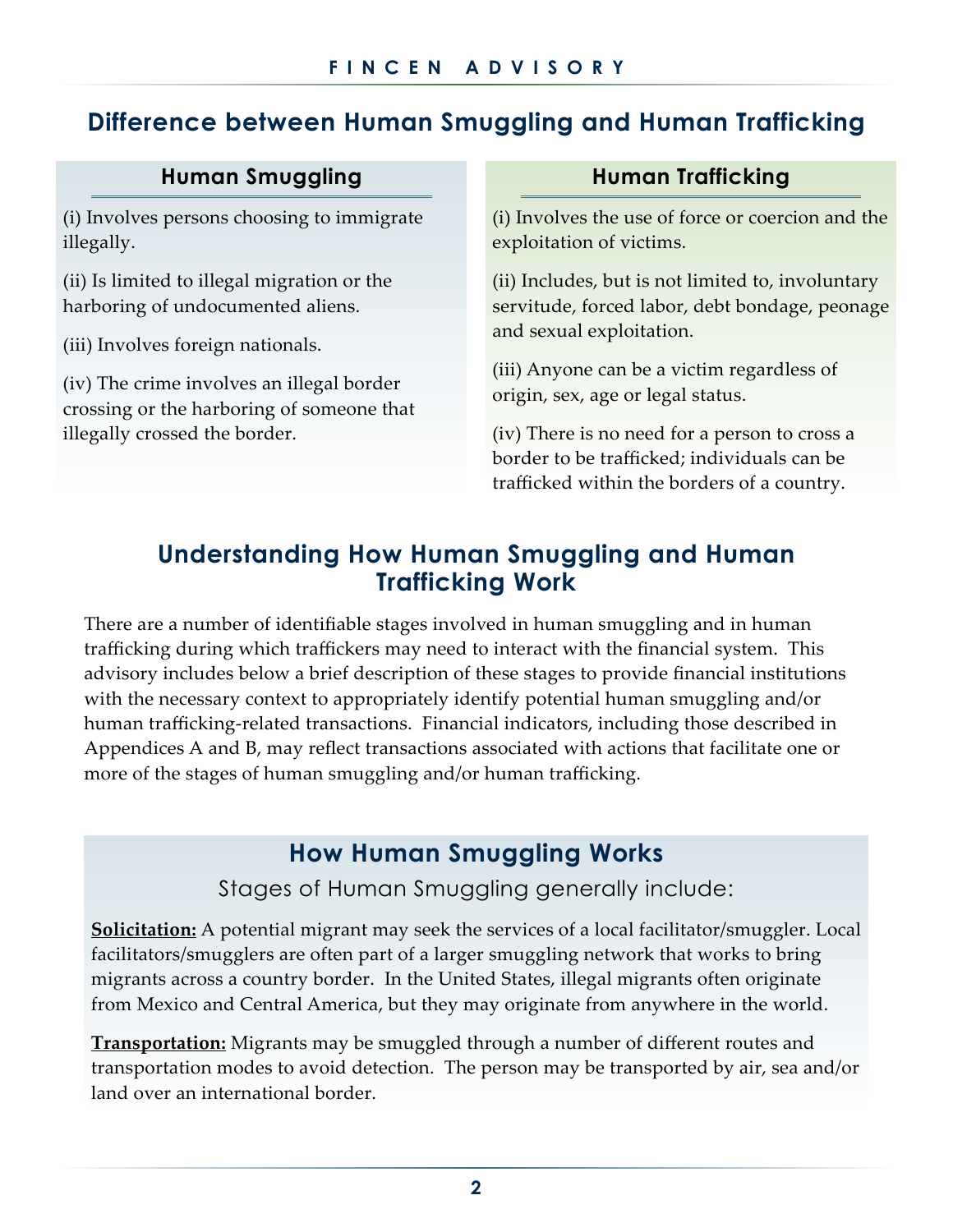**Payment:** Payment to smugglers or to smuggling networks are generally conducted in one of three ways.

- 1. *Pay In Advance:* The migrant or the migrant's relatives provide full payment to the smuggler before traveling. This method of payment is often used by relatives of unaccompanied minors for their migration.
- 2. *Partial Payment:* A portion of the smuggling fees is paid prior to departure, with the remaining due upon arrival; final payment is often made by relatives of the migrant in the United States.
- 3. *On Arrival:* After the migrant is successfully smuggled, the migrant's relatives pay the full fee to the smuggler. This method of payment is often used by relatives of unaccompanied minors for their migration.

#### **How Human Trafficking Works**

Stages of Human Trafficking generally include:

**Recruitment or Abduction:** Traffickers obtain their victims through deception or force. For instance, traffickers may recruit victims through the use of kidnapping, false marriages, or advertisements offering employment or study abroad. Individuals from countries and geographic areas that have been affected by economic hardship, armed conflicts or natural disasters are particularly vulnerable to these tactics.

**Transportation:** After being collected, victims are transported to locations where they are exploited or sold to other traffickers. Victims may originate from abroad or within the United States and may be transported by air, sea and/or land domestically or internationally.

**Exploitation:** During this stage, traffickers profit from exploiting victims through forced labor, sexual exploitation, involuntary participation in crimes or other activity. Businesses in the service and manual labor industries (e.g., massage parlors, restaurants, farms, construction companies, domestic services) have been frequently used to exploit trafficked individuals.3 In contrast to the one-time illicit proceeds of human smuggling, this final phase of human trafficking may generate ongoing criminal proceeds.

<sup>3.</sup> To view the industry sectors particularly vulnerable to human trafficking, please see the U.S. Department of State [Trafficking in Persons Annual Report](http://www.state.gov/j/tip/rls/tiprpt/) and the July 2011 [FATF Report: Money Laundering Risks Arising from](http://www.fatf-gafi.org/media/fatf/documents/reports/Trafficking%20in%20Human%20Beings%20and%20Smuggling%20of%20Migrants.pdf)  [Trafficking in Human Beings and Smuggling of Migrants](http://www.fatf-gafi.org/media/fatf/documents/reports/Trafficking%20in%20Human%20Beings%20and%20Smuggling%20of%20Migrants.pdf).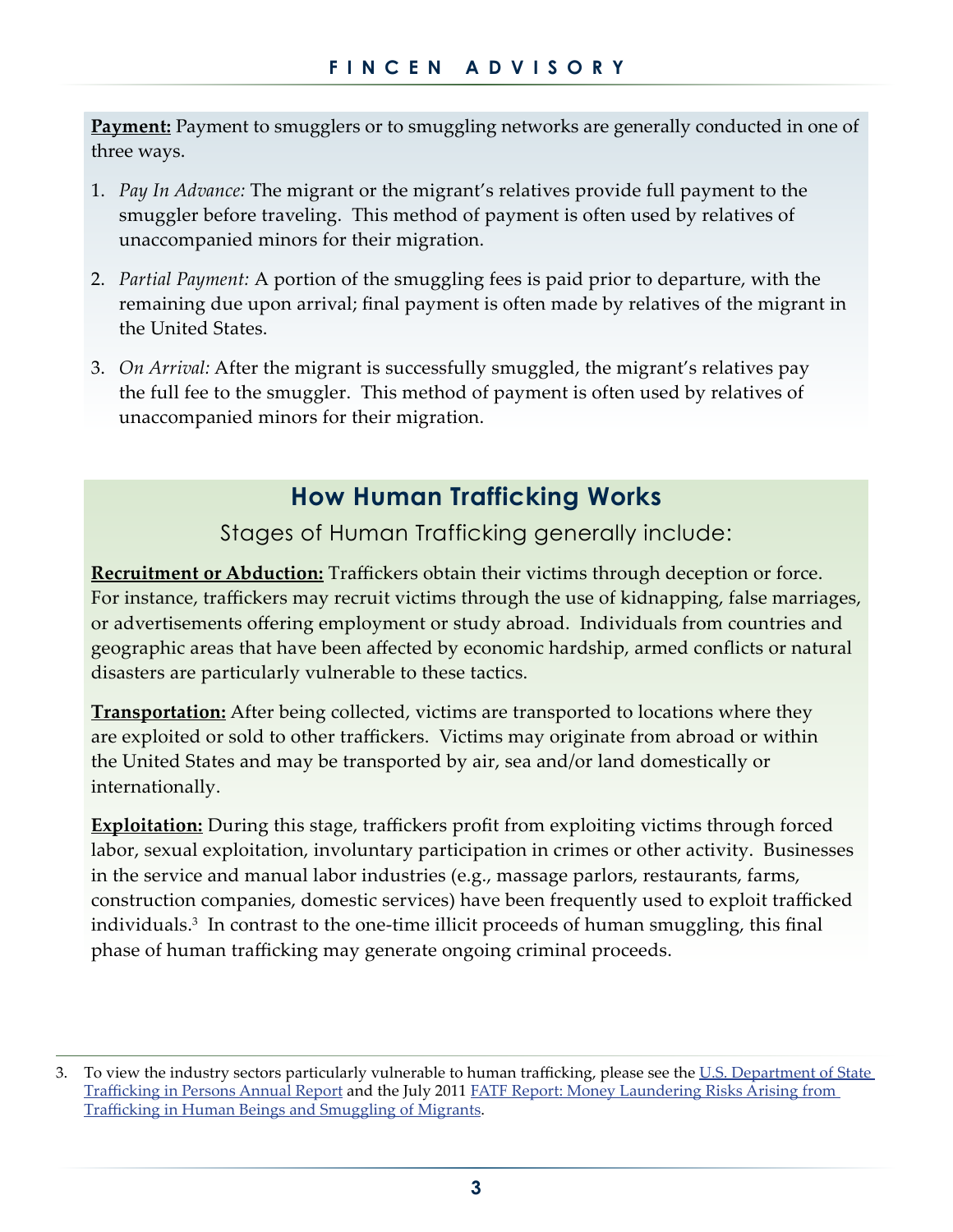#### **How to Identify Human Smuggling and Human Trafficking Transactions**

To help identify and report transactions possibly associated with human smuggling and human trafficking, FinCEN has identified a number of red flags (see  $\Delta$ ppendices  $\Delta$  and  $\underline{B}$  $\underline{B}$  $\underline{B}$ ) that financial institutions may consider incorporating into their monitoring programs. In applying these red flags, financial institutions are advised that no single transactional red flag is a clear indicator of human smuggling or trafficking-related activity. Accordingly, financial institutions should consider additional factors, such as a customer's expected financial activity, when determining whether transactions may be associated with human trafficking.

The red flags described in Appendices A and B may be associated with one or more of the stages of human smuggling or trafficking described above and may be considered by all financial institutions. Some red flags may be common to several types of financial institutions (e.g., banks, money transmitters, credit unions) while other red flags may be unique to a specific type of financial institution. Appendices A and B describe the human smuggling/trafficking stages and/or types of financial institutions most closely associated with each red flag.

In order to more effectively evaluate transactional activity, financial institutions may consider reviewing transactions at the relationship level rather than at the account level. Relationship level reviews allow financial institutions to analyze a customer's transactions across multiple accounts instead of reviewing transactions that are conducted solely through one account. This approach may also be applied when monitoring for any type of suspicious activity to offer financial institutions a more comprehensive perspective on the customer's behavior and activity.

Finally, direct interactions by branch or floor personnel with customers during the course of daily transactions can also alert financial institutions to human smuggling or traffickingrelated activity. In many cases, smugglers and traffickers and/or their victims may hold accounts or receive services from financial institutions. Observations made by branch or floor personnel can lead to the identification of anomalous activity that could alert a financial institution to initiate a review of a customer's transactions.

#### **FinCEN Guidance to Financial Institutions**

Due to some similarities with legitimate financial activities, financial institutions may consider evaluating indicators of potential human smuggling or trafficking activity in combination with other red flags and factors, such as expected transaction activity, before making determinations of suspiciousness. No one transaction or red flag by itself is a clear indicator of human smuggling or trafficking. Additionally, in making a determination of suspiciousness, financial institutions are encouraged to use previous FinCEN advisories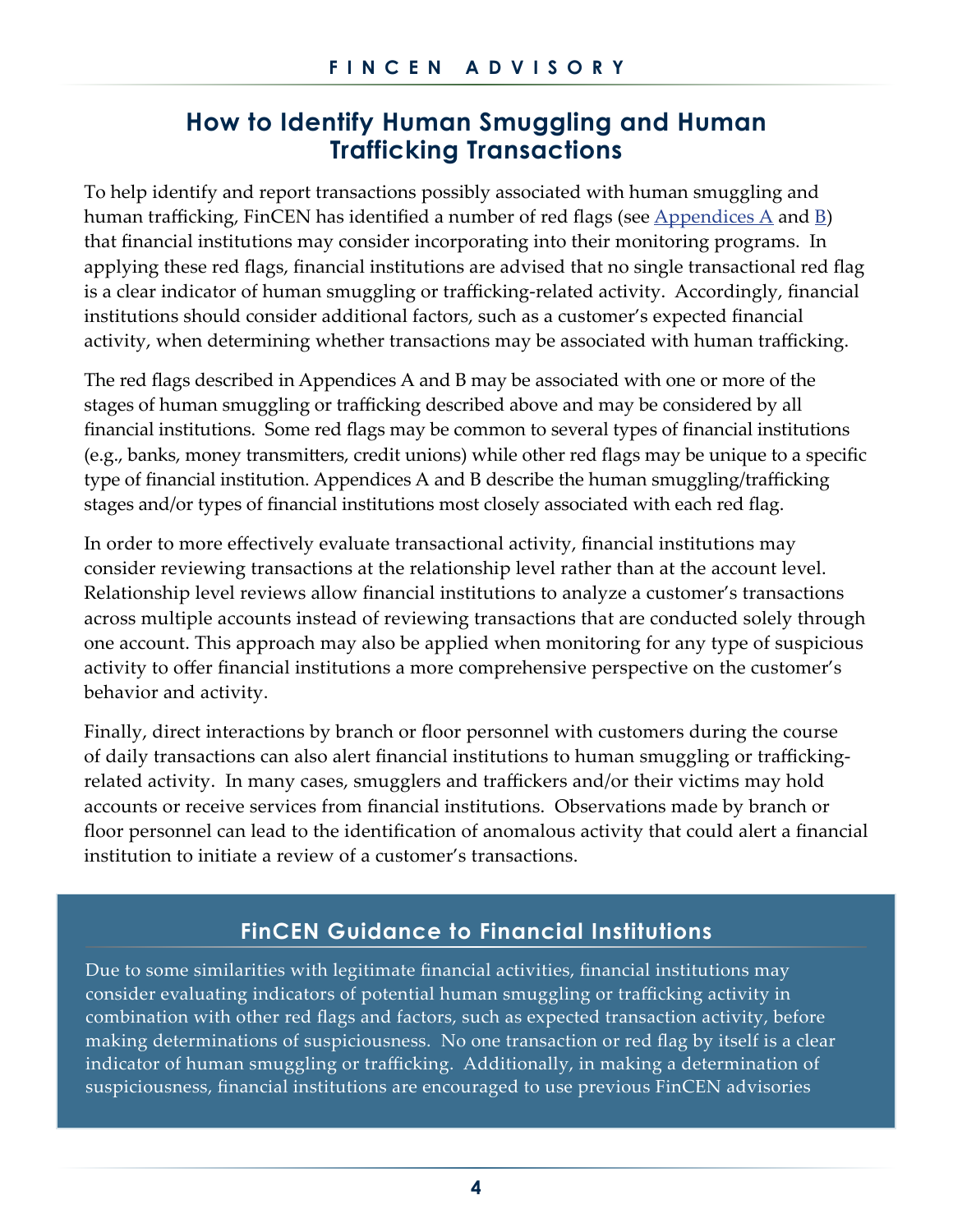and guidance as a reference when evaluating potential suspicious activity. For instance, in May 2014 FinCEN published an advisory on the use and structure of funnel accounts, $4$  one of the red flags identified in  $\Delta$ ppendices  $\Delta$  and  $\overline{B}$  $\overline{B}$  $\overline{B}$  of this advisory. Financial institutions may consider incorporating the guidance outlined in this advisory in a manner that is commensurate with their risk profile and business model.

In evaluating whether certain transactions are suspicious and/or related to human smuggling or trafficking, financial institutions are encouraged to share information with one another, as appropriate, under Section 314(b) of the USA PATRIOT Act.<sup>5</sup> Section 314(b) establishes a voluntary information sharing mechanism allowing financial institutions to share information with one another regarding possible terrorist activity or money laundering and provides financial institutions with the benefit of a safe harbor from liability that might not otherwise exist with respect to the sharing of such information.<sup>6</sup> Thus, suspected money laundering involving the proceeds of human smuggling or human trafficking activity could be shared amongst financial institutions under Section 314(b).

#### **Suspicious Activity Reporting**

 SARs continue to be a valuable avenue for financial institutions to report suspected human smuggling or trafficking. Consistent with the standard for reporting suspicious activity as provided for in 31 CFR Chapter X, if a financial institution knows, suspects, or has reason to suspect that a transaction has no business or apparent lawful purpose or is not the sort in which the particular customer would normally be expected to engage, and the financial institution knows of no reasonable explanation for the transaction after examining the available facts, including the background and possible purpose of the transaction, the financial institution should file a Suspicious Activity Report.

To assist law enforcement in targeting instances of human smuggling and trafficking, FinCEN requests that financial institutions include one or both of the below key term(s) in the Narrative and the Suspicious Activity Information:<sup>7</sup>

#### **"ADVISORY HUMAN SMUGGLING"** and/or **"ADVISORY HUMAN TRAFFICKING"**

Financial institutions should include one or both terms to the extent that financial institutions are able to distinguish between human smuggling and human trafficking. The narrative should also include an explanation of why the institution knows, suspects, or has reason to

<sup>4.</sup> *See*, FinCEN (May, 2014) Advisory [FIN-2014-A005](http://www.fincen.gov/statutes_regs/guidance/pdf/FIN-2014-A005.pdf) for a detailed description of funnel accounts.

<sup>5.</sup> Pub. L. No. 107-56, § 314(b). See also, 31 CFR 1010.540.

<sup>6.</sup> For further guidance related to the 314(b) Program, please see FinCEN's [Section 314\(b\) Fact Sheet](http://fincen.gov/statutes_regs/patriot/pdf/314bfactsheet.pdf) and [FIN-2009-G002](http://fincen.gov/statutes_regs/guidance/pdf/fin-2009-g002.pdf) (June, 2009), Guidance on the Scope of Permissible Information Sharing Covered by Section 314(b) Safe Harbor of the USA PATRIOT Act.

<sup>7.</sup> Financial institutions may include any relevant key terms in the "Other" fields of items 29 through 38, as applicable, of Part II (Suspicious Activity Information) of the SAR.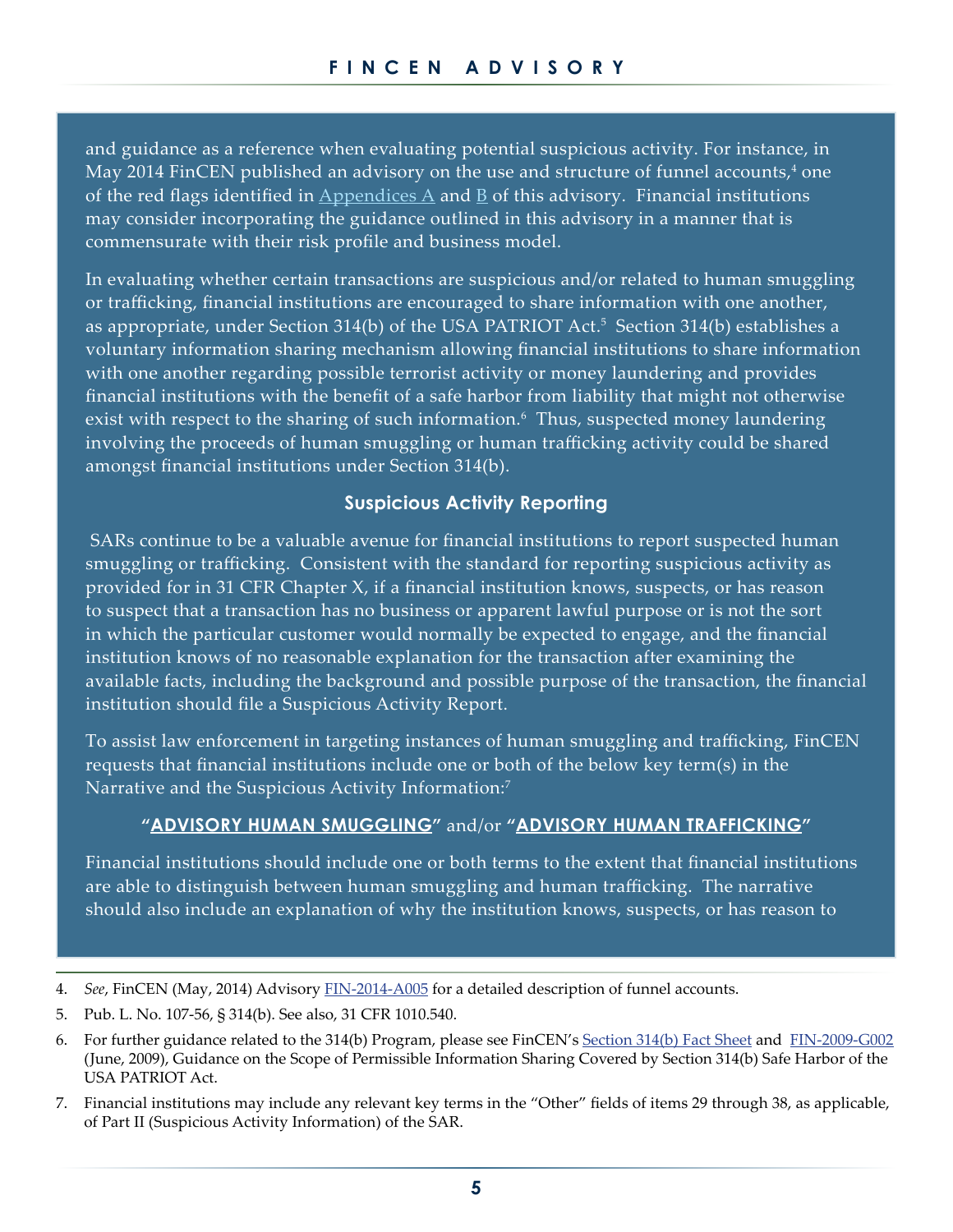suspect that the activity is suspicious. It is important to note that a potential victim of human smuggling or trafficking should not be reported as the subject of the SAR. Rather, all available information on the victim should be included in the narrative portion of the SAR.

Questions or comments regarding the contents of this Advisory should be addressed to the FinCEN Resource Center at (800) 767-2825 or (703) 905-3591. *Financial institutions wanting to report suspicious transactions that may relate to terrorist activity should call the Financial Institutions Toll-Free Hotline at (866) 556-3974 (7 days a week, 24 hours a day)*. The purpose of the hotline is to expedite the delivery of this information to law enforcement. Financial institutions should immediately report any imminent threat to local-area law enforcement officials.

> **FinCEN's mission is to safeguard the financial system from illicit use and combat money laundering and promote national security through the collection, analysis, and dissemination of financial intelligence and strategic use of financial authorities.**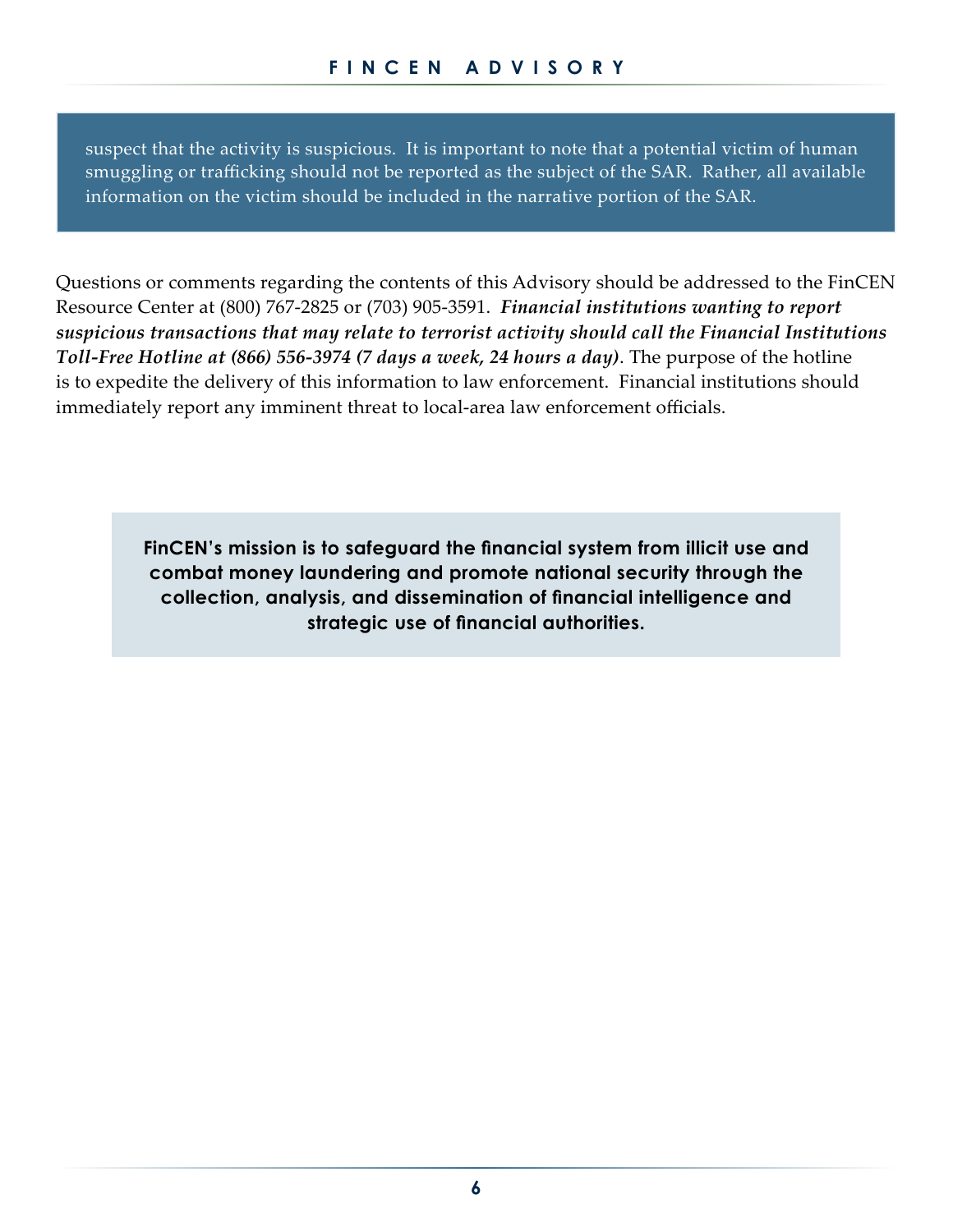## **APPENDIX A: Human Smuggling Red Flags**

#### <span id="page-6-0"></span>**Financial institutions may choose to use this appendix as a handout for their investigations staff and/or branch**

**personnel.** No one transaction or red flag by itself is a clear indicator of human smuggling; accordingly, financial institutions may consider applying these red flags in combination with other factors, such as a customer's profile and expected transaction activity.

| <b>Transactional and Customer Red Flags</b>                                                                                                                                                                                                                                                                                                                                                                                                                                                                      | Who would most likely see the Red Flag?                                            |
|------------------------------------------------------------------------------------------------------------------------------------------------------------------------------------------------------------------------------------------------------------------------------------------------------------------------------------------------------------------------------------------------------------------------------------------------------------------------------------------------------------------|------------------------------------------------------------------------------------|
| Multiple wire transfers, generally kept below the \$3,000<br>reporting threshold, sent from various locations across<br>the United States to a common beneficiary located in a U.S<br>or Mexican city along the Southwest Border. <sup>1</sup>                                                                                                                                                                                                                                                                   | Money Transmitters<br><b>Banks/Credit Unions</b>                                   |
| Multiple wire transfers conducted at different branches<br>of a financial institution to or from U.S or Mexican<br>cities along the Southwest Border on the same day or on<br>consecutive days.                                                                                                                                                                                                                                                                                                                  | Money Transmitters/<br><b>Banks/Credit Unions</b><br><b>Prepaid Card Providers</b> |
| Money flows that do not fit common remittance<br>patterns:                                                                                                                                                                                                                                                                                                                                                                                                                                                       |                                                                                    |
| Wire transfers that originate from countries with high<br>migrant populations (e.g., Mexico, Guatemala, El<br>Salvador, Honduras) are directed to beneficiaries<br>located in a U.S or Mexican city along the Southwest<br>Border.                                                                                                                                                                                                                                                                               | <b>Money Transmitters</b><br><b>Banks/Credit Unions</b>                            |
| Beneficiaries receiving wire transfers from countries<br>with high migrant populations (e.g., Mexico,<br>Guatemala, El Salvador, Honduras) who are not<br>nationals of those countries.                                                                                                                                                                                                                                                                                                                          |                                                                                    |
| Unusual currency deposits into U.S. financial institutions,<br>followed by wire transfers to countries with high migrant<br>populations (e.g., Mexico, Guatemala, El Salvador,<br>Honduras) in a manner that is inconsistent with expected<br>customer activity. This may include sudden increases in<br>cash deposits, rapid turnover of funds and large volumes of<br>cash deposits with unknown sources of funds.                                                                                             | Money Transmitters<br><b>Banks/Credit Unions</b>                                   |
| Multiple, apparently unrelated, customers sending wire<br>transfers to the same beneficiary, who may be located<br>in a U.S or Mexican city along the Southwest Border. These<br>wire senders may also use similar transactional information<br>including but not limited to common amounts, addresses<br>and phone numbers. When questioned to the extent<br>circumstances allow, the wire senders may have no<br>apparent relation to the recipient of the funds or know the<br>purpose of the wire transfers. | -62<br><b>Money Transmitters</b><br><b>Banks/Credit Unions</b>                     |
| A customer's account appears to function as a funnel<br>account, <sup>2</sup> where cash deposits (often kept below the<br>\$10,000 reporting threshold) occur in cities/states where the<br>customer does not reside or conduct business. Frequently,<br>in the case of funnel accounts, the funds are quickly<br>withdrawn (same day) after the deposits are made.                                                                                                                                             | <b>Banks/Credit Unions</b>                                                         |

1. The Southwest Border is generally described as the U.S. – Mexico land border.

2. *See*, FinCEN (May, 2014) Advisory [FIN-2014-A005](http://www.fincen.gov/statutes_regs/guidance/pdf/FIN-2014-A005.pdf) for a detailed description of funnel accounts.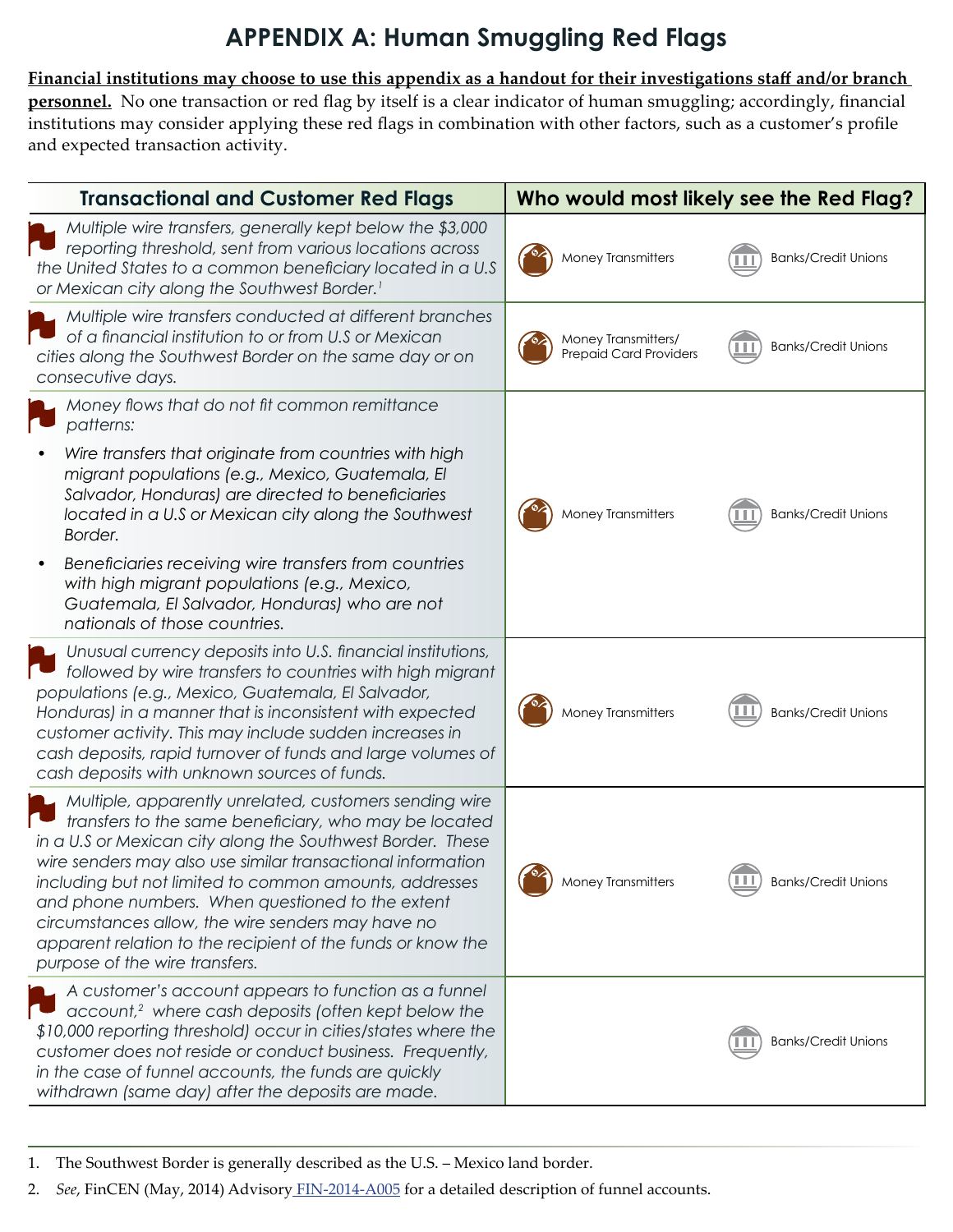#### **APPENDIX A: Human Smuggling Red Flags**

*continued...*

| <b>Transactional and Customer Red Flags</b>                                                                                                                                                                                                                                                                                                                                                                                                                                                                                                                           | Who would most likely see the Red Flag?                                                                          |
|-----------------------------------------------------------------------------------------------------------------------------------------------------------------------------------------------------------------------------------------------------------------------------------------------------------------------------------------------------------------------------------------------------------------------------------------------------------------------------------------------------------------------------------------------------------------------|------------------------------------------------------------------------------------------------------------------|
| Checks deposited from a possible funnel account<br>appear to be pre-signed, bearing different handwriting<br>in the signature and payee fields. <sup>3</sup>                                                                                                                                                                                                                                                                                                                                                                                                          | <b>Banks/Credit Unions</b>                                                                                       |
| Frequent exchange of small-denomination for larger<br>denomination bills by a customer who is not in a<br>cash intensive industry. This type of activity may occur as<br>smugglers ready proceeds for bulk cash shipments. <sup>4</sup>                                                                                                                                                                                                                                                                                                                               | <b>Banks/Credit Unions</b><br>Casinos                                                                            |
| When customer accounts near the Southwest Border<br>are closed due to suspicious activity, new customers<br>may begin transacting on behalf of those customers<br>whose accounts have been closed. This may be done<br>as a means to continue illicit activities. In this case, new<br>accounts often reflect activity similar to that of the<br>closed accounts where transactions may be frequently-<br>occurring, currency-intensive and involve individuals that<br>used to receive/send funds from/to accounts previously-<br>closed due to suspicious activity. | <b>Banks/Credit Unions</b>                                                                                       |
| Unexplained/unjustified lifestyle incommensurate<br>with employment or business line. Profits/deposits<br>significantly greater than that of peers in similar professions/<br>business lines.                                                                                                                                                                                                                                                                                                                                                                         | Casinos/<br>Money Transmitters/<br><b>Banks/Credit Unions</b><br>Check Cashers/<br><b>Prepaid Card Providers</b> |
| Inflows are largely received in cash where substantial<br>cash receipts are inconsistent with the customer's line<br>of business. Extensive use of cash to purchase assets and<br>to conduct transactions.                                                                                                                                                                                                                                                                                                                                                            | Money Transmitters/<br><b>Banks/Credit Unions</b><br><b>Check Cashers</b>                                        |

<sup>3.</sup> *See*, FinCEN (May, 2014) Advisory [FIN-2014-A005](http://www.fincen.gov/statutes_regs/guidance/pdf/FIN-2014-A005.pdf) for a detailed description of funnel accounts.

<sup>4.</sup> *See*, FinCEN (April, 2006) Advisory [FIN-2006-A003](http://www.fincen.gov/statutes_regs/guidance/pdf/advis04282006.pdf) for a detailed description of repatriation of currency smuggled into Mexico from the United States.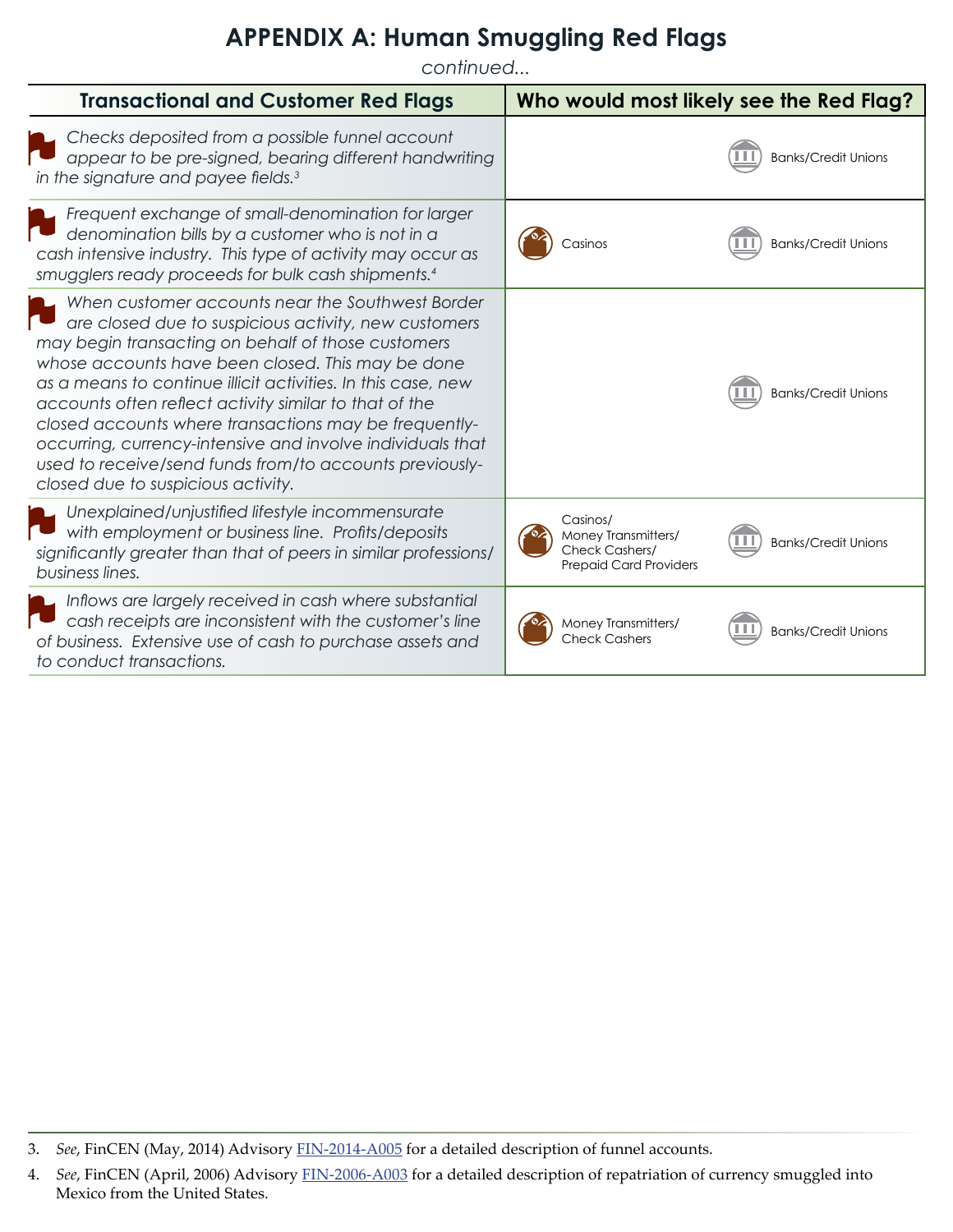## **APPENDIX B: Human Trafficking Red Flags**

<span id="page-8-0"></span>**Financial institutions may choose to use this appendix as a handout for their investigations staff and/or branch personnel.** No one transaction or red flag by itself is a clear indicator of financial institutions may consider applying these red flags in combination with other factors, such as a customer's profile and expected transaction activity.

| <b>Transactional Red Flags: Behaviors observed</b><br>as part of account activity                                                                                                                                                                                                                                                                                                  | <b>Who</b> would most likely<br>see the Red Flag?                                                    | <b>When</b> most likely to see<br>the Red Flag?          |
|------------------------------------------------------------------------------------------------------------------------------------------------------------------------------------------------------------------------------------------------------------------------------------------------------------------------------------------------------------------------------------|------------------------------------------------------------------------------------------------------|----------------------------------------------------------|
| A business customer does not exhibit normal payroll<br>expenditures (e.g., wages, payroll taxes, social<br>security contributions). Payroll costs can be non-existent<br>or extremely low for the size of the customer's alleged<br>operations, workforce and/or business line/model.                                                                                              | <b>Banks/Credit Unions</b>                                                                           | <b>Exploitation Stage</b>                                |
| Substantial deductions to wages. To the extent a<br>financial institution is able to observe, a customer with<br>a business may deduct large amounts from the wages of<br>its employees alleging extensive charges (e.g., housing<br>and food costs), where the employees only receive a small<br>fraction of their wages; this may occur before or after the<br>payment of wages. | Check Cashers/<br><b>Prepaid Card Providers</b><br><b>Banks/Credit Unions</b>                        | <b>Exploitation Stage</b>                                |
| Cashing of payroll checks where the majority of the<br>funds are kept by the employer or are deposited<br>back into the employer's account. This activity may be<br>detected by those financial institutions that have access to<br>paystubs and other payroll records.                                                                                                            | Money Transmitters/<br>Check Cashers/<br><b>Prepaid Card Providers</b><br><b>Banks/Credit Unions</b> | <b>Exploitation Stage</b>                                |
| The following two red flags may signal anomalous<br>customer activity; however, they should be applied in<br>tandem with other indicators when determining whether<br>transactions are linked to human trafficking.                                                                                                                                                                | Casinos/                                                                                             | Recruitment Stage                                        |
| Transactional activity (credits and/or debits)<br>inconsistent with a customer's alleged employment,<br>business or expected activity, or where transactions<br>lack a business or apparent lawful purpose.                                                                                                                                                                        | Money Transmitters/<br>Check Cashers/<br><b>Prepaid Card Providers</b>                               | <b>Transportation Stage</b>                              |
| Cash deposits or wire transfers are kept below \$3,000<br>or \$10,000 in apparent efforts to avoid record keeping<br>requirements or the filing of Currency Transaction<br>Reports (CTRs), respectively.                                                                                                                                                                           | <b>Banks/Credit Unions</b>                                                                           | <b>Exploitation Stage</b>                                |
| Frequent outbound wire transfers, with no business<br>or apparent lawful purpose, directed to countries at                                                                                                                                                                                                                                                                         | <b>Money Transmitters</b>                                                                            | Recruitment Stage                                        |
| higher risk for human trafficking <sup>1</sup> or to countries that are<br>inconsistent with the customer's expected activity.                                                                                                                                                                                                                                                     | <b>Banks/Credit Unions</b>                                                                           | <b>Transportation Stage</b><br><b>Exploitation Stage</b> |
| A customer's account appears to function as a funnel<br>account, <sup>2</sup> where cash deposits occur in cities/states<br>where the customer does not reside or conduct business.<br>Frequently, in the case of funnel accounts, the funds are<br>quickly withdrawn (same day) after the deposits are made.                                                                      | <b>Banks/Credit Unions</b>                                                                           | <b>Exploitation Stage</b>                                |

1. To view the countries of origin, transit and destination of human trafficking victims, please refer to the [U.S. Department of](http://www.state.gov/j/tip/rls/tiprpt/)  [State Trafficking in Persons Annual Report](http://www.state.gov/j/tip/rls/tiprpt/) and the July 2011 [FATF Report: Money Laundering Risks Arising from Trafficking](http://www.fatf-gafi.org/media/fatf/documents/reports/Trafficking%20in%20Human%20Beings%20and%20Smuggling%20of%20Migrants.pdf)  [in Human Beings and Smuggling of Migrants.](http://www.fatf-gafi.org/media/fatf/documents/reports/Trafficking%20in%20Human%20Beings%20and%20Smuggling%20of%20Migrants.pdf)

*2. See*, FinCEN (May, 2014) Advisory [FIN-2014-A005](http://www.fincen.gov/statutes_regs/guidance/pdf/FIN-2014-A005.pdf) for a detailed description of funnel accounts.